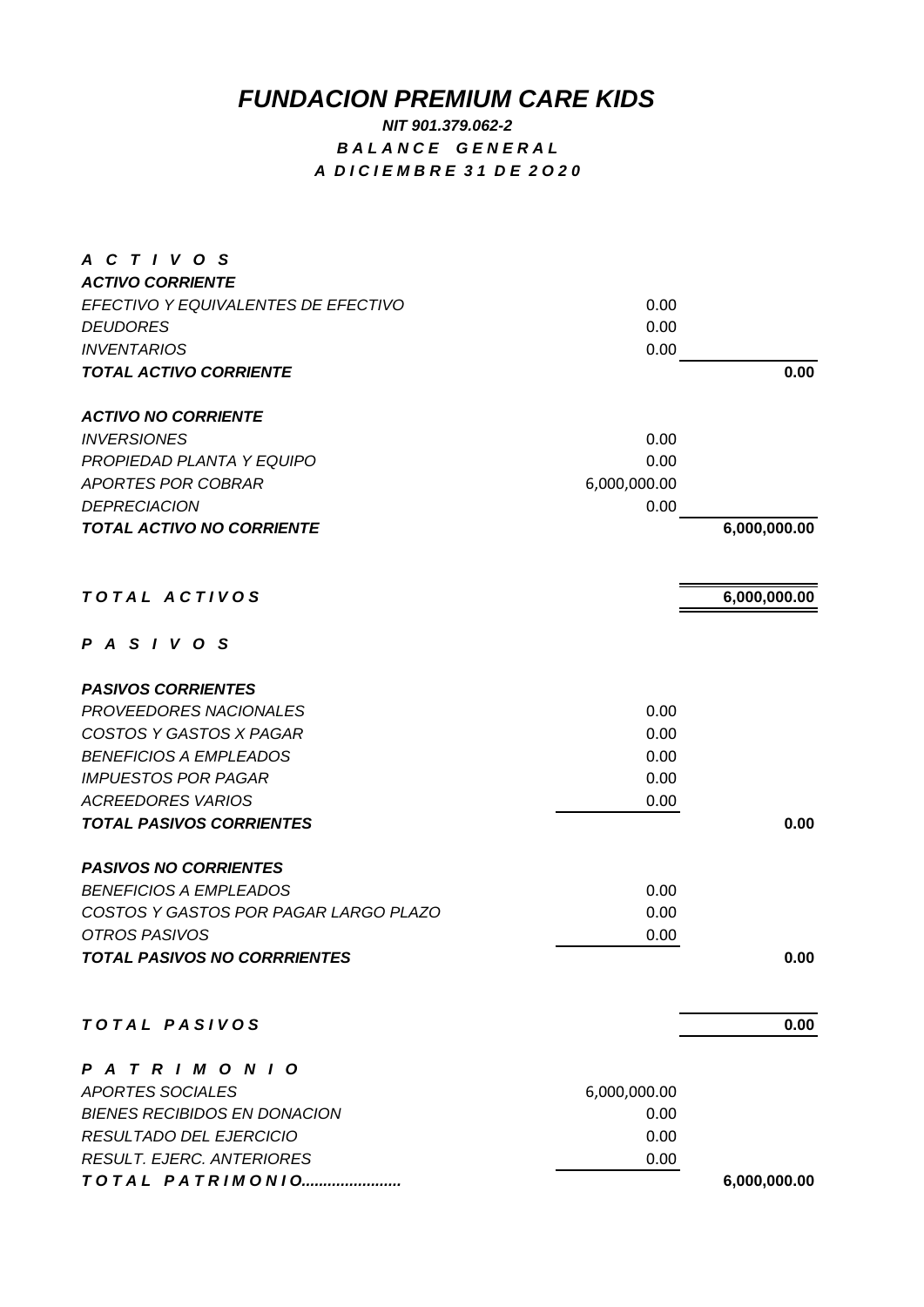Conolina/estrepol

*CAROLINA RESTREPO LOPEZ C.C.No. 52.885.159 Representante legal*

tuel

*REVISOR FISCAL TP 87010-T LINARES EDUARDO PEREZ*